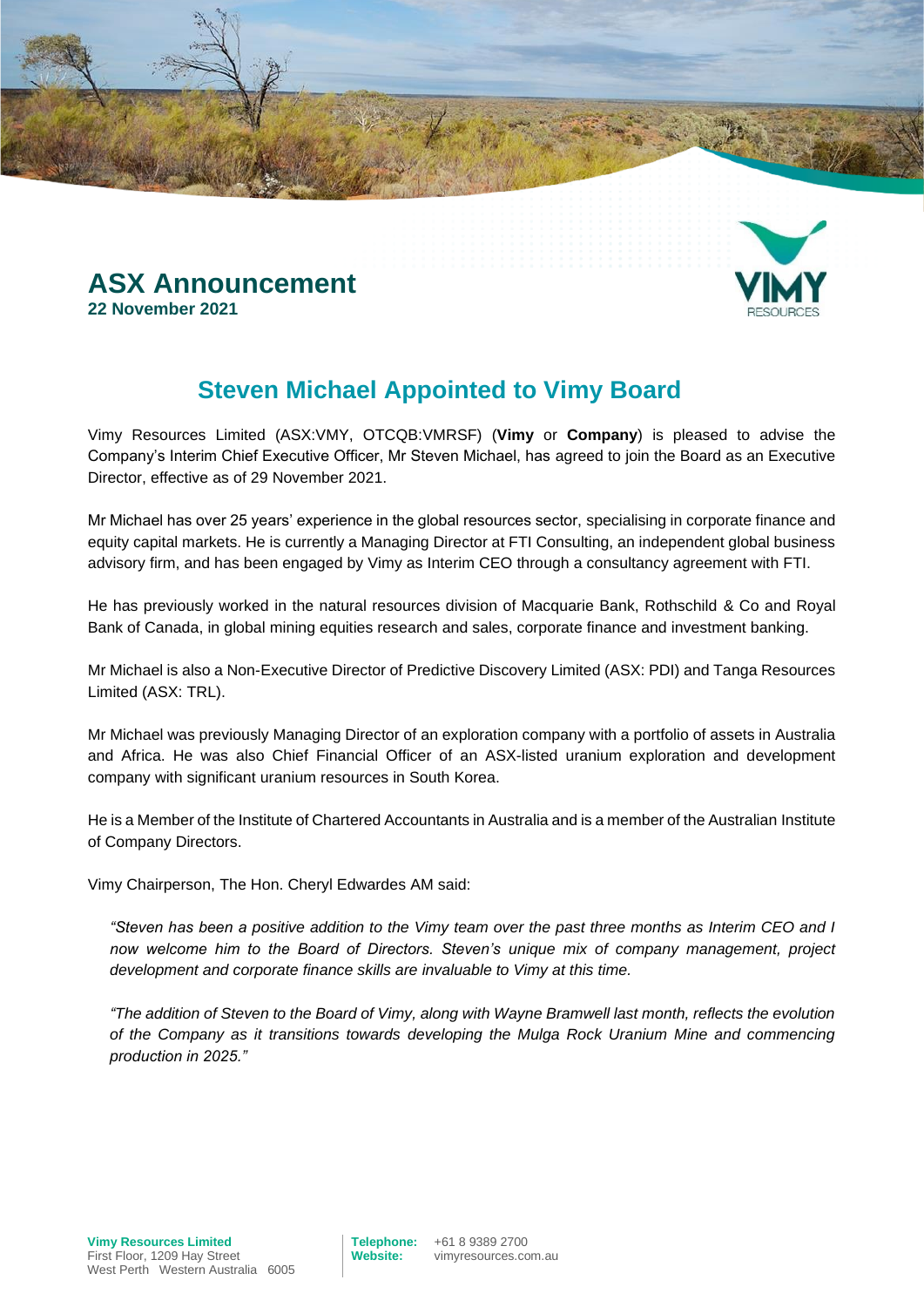

### **Non-executive Director Resignation**

Vimy also advises that Non-Executive Director, Mr David Cornell, has resigned, effective immediately.

Ms Edwardes AM said:

*"David has been a Non-Executive Director with Vimy since 2012. On behalf of the Board and our staff I would like to thank him for his service to the Company over a significant period during which much progress has been made towards the development of our flagship Mulga Rock Uranium Project. I wish David all the best with his future endeavours."*

As a result of Mr Cornell's resignation, the Board has resolved to withdraw Resolution 5 – Re-election of Director – Mr David Cornell from the Company's annual general meeting scheduled for Friday 26 November 2021.

An Appendix 3X "Director's Initial Interest Notice" for Mr Michael and an Appendix 3Z "Director's Final Interest Notice" for Mr Cornell will follow.

**Steven Michael** Interim CEO Tel: +61 8 9389 2700

Released for and on behalf of the Board of Vimy Resources Limited.